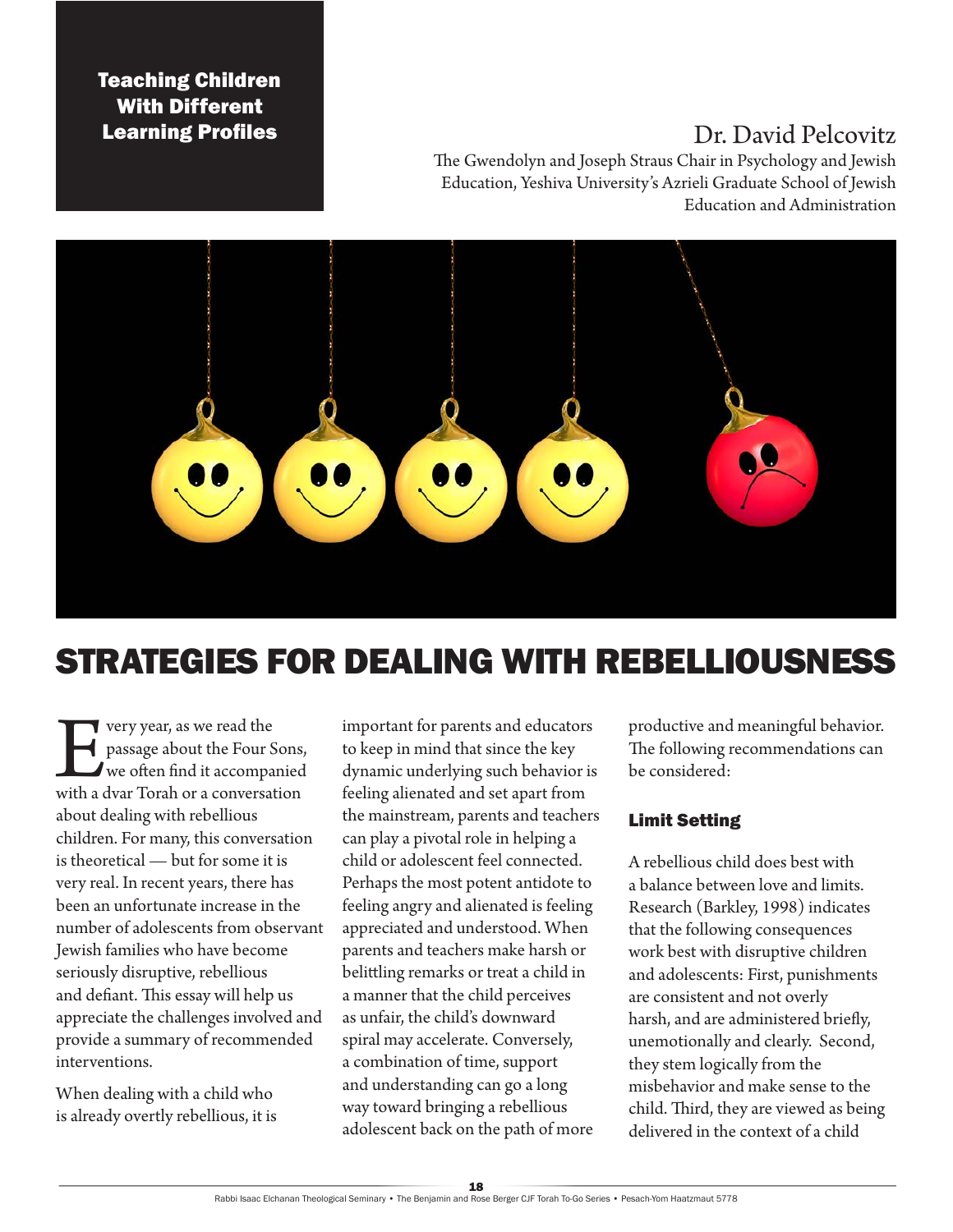feeling liked and appreciated, in spite of the punishment.

The verse in Mishlei states:

יַסֵ ר בִ נְ ָך כִ י יֵ ׁש תִ קְ וָ ה וְ אֶ ל הֲ מִ יתֹו אַ ל תִ שָ א נַפְ שֶ ָך.

*Discipline your son while there is still hope, and do not set your heart on his destruction.* **Mishlei 19:10**

The midrash deduces from this verse:

כל המייסר את בנו מוסיף הבן אהבה על אביו והוא מכבדו. *If one disciplines his son, the son will* 

*have greater love and respect for his father.* **Shemos Rabbah no. 1**

When a parent or teacher shows

that he or she doesn't take the child's misbehavior personally and disapproves of the behavior and not the child, consequences tend to be far more effective. A parent once told me that he always wondered why his child bristled at the slightest criticism from either parent, but was able to take even the toughest and most demanding direction from his basketball coach. I explained that when children know that everybody is "on the same team" they will accept even the most demanding set of rules willingly. They are most likely to rebel when they feel that their parent or teacher isn't with them on the same team.

However, even when following these discipline guidelines, children tend to engage in negative persistence. They won't accept the logic and keep nagging about the consequences. An effective way of dealing with negative persistence is illustrated in a d'var Torah by R. Henoch Leibowitz, *Chiddushei Halev*, Bereishis pg. 103. He quotes the midrash that when Avraham Avinu was on his way to

the Akeidah, the Satan approached him and tried to convince Avraham that Hashem didn't really command Avraham to slaughter his son. First, the Satan said, "How could it be that you waited 100 years for this son and now you are going to slaughter him?" Then he said "How could it be that Hashem commanded to you commit murder?" Each time, Avraham responded "*al menas ken*" — I am doing so despite what you just said. Avraham's response is somewhat puzzling. Why didn't he just respond to the Satan, "You are lying. Hashem did command me to slaughter my son"? R. Leibowitz answers that there is no point in debating the Satan. Avraham didn't want to get sucked into an argument that would give credence to the other side. The same could be said about negative persistence. When a child is given a consequence, the logic should be explained at the outset. If the child then persists, he or she should be told "we are no longer discussing the reasons for the consequence," and after the third time the child nags, the conversation should be ended completely.

#### Methods of Discipline

Greene (2000) at Harvard Medical School has developed a set of strategies to guide parents and teachers in dealing with disruptive children in the classroom. These include:

• Try to see the child's behavior as coming more from the child's wiring rather than from willful misconduct. Most of these children's behavioral difficulties are either fueled by neurological factors (i.e. frontal deficits) or stressors at home that make it difficult for them to regulate

their affect. While this does not mean that limits and consequences are not necessary, it does mean that the parent or teacher can respond calmly as he or she would to any misbehavior that is coming more from a child who "can't" rather than "won't" behave properly.

• Respond to child before he or she is at their worst.

• Anticipate and modify situations that will likely trigger defiance by cueing in to specific factors that fuel explosiveness.

• Use of distraction, logic, empathy may work if employed before meltdown.

• Choose only worthy battlegrounds.

• Address recurring patterns by identifying specific situations that routinely cause significant frustration.

How do we choose worthy battlegrounds? How do we know which acts of rebellion require consequences and which can be ignored? The *Midrash Tanchuma*, *Vayechi* no. 6, provides numerous examples of how the Avos handled conflict. They didn't respond at the beginning of the conflict, but instead waited for the right moment to respond — *nasnu makom l'sha'ah* — they gave space for the moment and walked away from the conflict until there was a moment that they could respond in a way that would be effective. When dealing with rebelliousness, there are situations that are dangerous and we can't just ignore what is going on. However, there are situations where we can give space and make a strategic withdrawal. When the relationship is not only about dealing with negative behavior, we can form a positive relationship.

## Addressing the Spiritual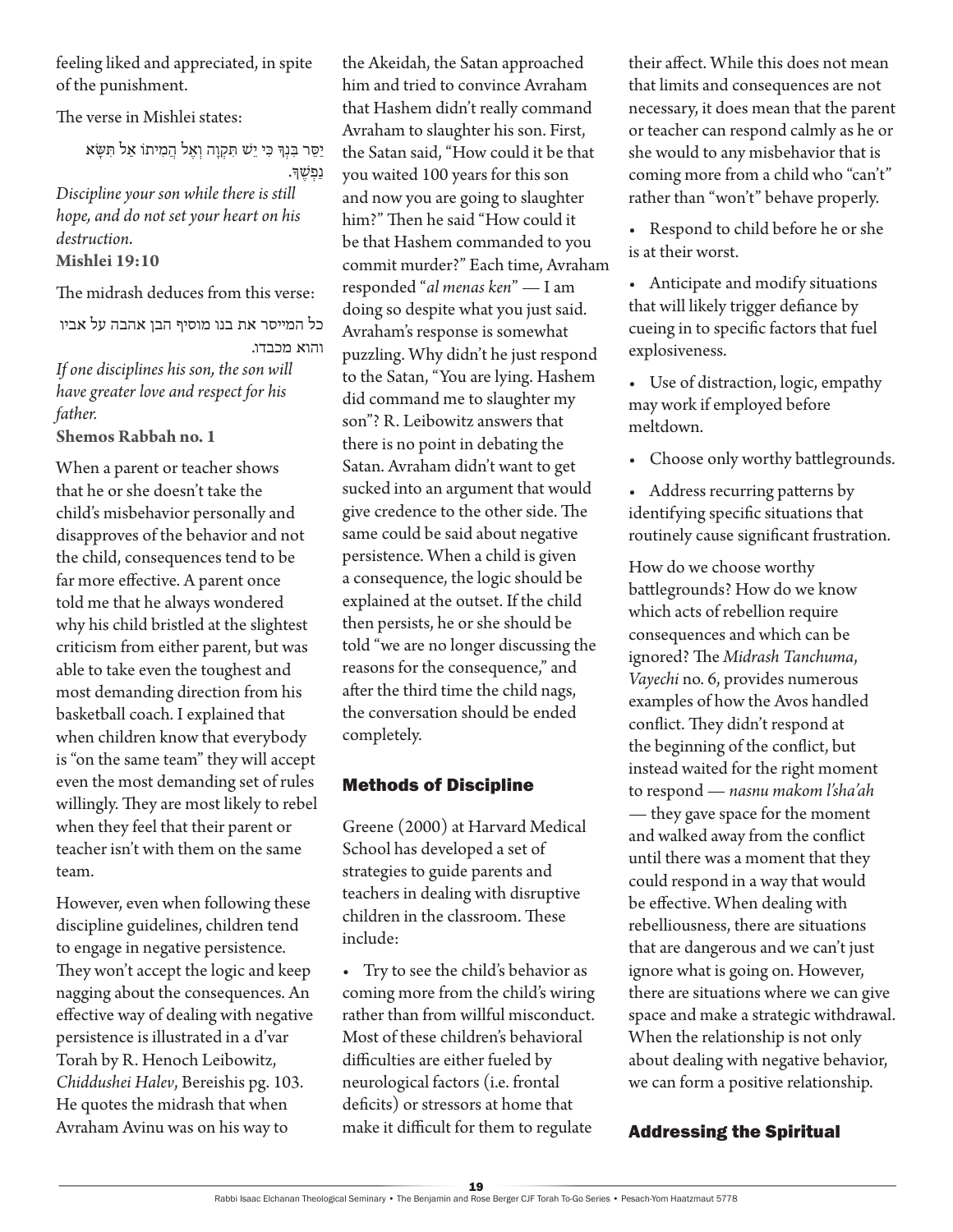Whenever possible, address the spiritual. Rebellious adolescents often describe feeling alienated from spirituality, yet at the same time, being thirsty for greater spiritual understanding and connection. An at-risk child who returned from a summer program that emphasized spirituality with growth through musar explained the reason for his dramatic improvement after the summer. "Until now," he explained, "I never knew who God was. God was always about what I couldn't do. Don't' watch TV on Shabbos, don't go to inappropriate movies. Nobody ever told me who God was until this summer. Now that I understand what God is about, Judaism makes more sense to me, and for the first time, I'm interested in what Judaism has to offer."

Parents and children alike should be aware that there are multiple pathways to spiritual connection. Some children are in a setting that favors one type of spiritual connection and they may thrive in a setting that favors another.

*Rabbi Baer of Radoshitz once said to his teacher, the rabbi of Lublin: "Show me one general way to the service of God." The zaddik replied: "It is impossible to tell people what way they should take. For one, the way to serve God is through learning, another through prayer, another through fasting and still another through eating. Everyone should carefully observe what way his heart draws him to, and then choose his way with all his strength."*

*Tales of Hasidim* (Buber, 1961) pg. 313

#### The Parent-School Partnership

Promoting effective parent-school partnerships are an essential part

of any program for addressing the needs of the at-risk child. Research has consistently shown that at-risk children do better when they perceive their parents as being actively involved in their education (Henggeler et al, 1998). Parents overtly supporting teachers, monitoring homework assignments and grades and supporting extracurricular school activities have all been found to help children develop the kind of prosocial behavior that is an antidote to the influence of acting-out peers. Educators can help promote this type of partnership by providing parents with regular feedback regarding their child's academic and behavioral progress, and scheduling parentteacher conferences in a manner that is flexible enough to accommodate parents' work schedules.

Ongoing teacher and parent training on strategies for dealing with atrisk children, supported by school administrators, can be valuable both for addressing and preventing problem behavior. Some yeshivot have implemented mandatory teacher and parent training to help deal constructively with defiant and disruptive behavior and to maximize the chances of creating a strong parent-school partnership. Such programs tend to be most effective when schools create in-service days for teachers that do not require the teachers to attend sessions on their own time. Teacher-training content should include classroom management strategies for defiant students, strategies to identify highrisk situations, when to refer, and how to talk to parents. Scheduling programs as part of parent-teacher conference nights has proven effective for maximizing parent attendance.

#### Expelling a Rebellious Child

Expelling a child from a school should be considered only as an extreme step when all alternatives have been exhausted. Yeshivot that are quick to expel rebellious adolescents have unwittingly exacerbated the problem for the entire community by creating a growing group of such children on the streets. This fosters the kind of "deviancy training" that can contaminate more mainstream adolescents in the community (Dishion et al, 1999). Successful alternatives to expulsion include programs that allow adolescents to work part of the day and attend school part of the day. In this way, adolescents remain part of their peer group and find success in non-academic areas where they are more likely to achieve.

Some schools have experimented with "exchange" programs where they "trade" a disruptive child in one school for a disruptive child in another school. When children are given a totally fresh start in a new school, they often experience success that isn't possible in an environment where they are perceived by teachers and peers as troubled.

Finally, although many high schools frown on early graduation, when

When children are given a totally fresh start in a new school, they often experience success that isn't possible in an environment where they are perceived by teachers and peers as troubled.